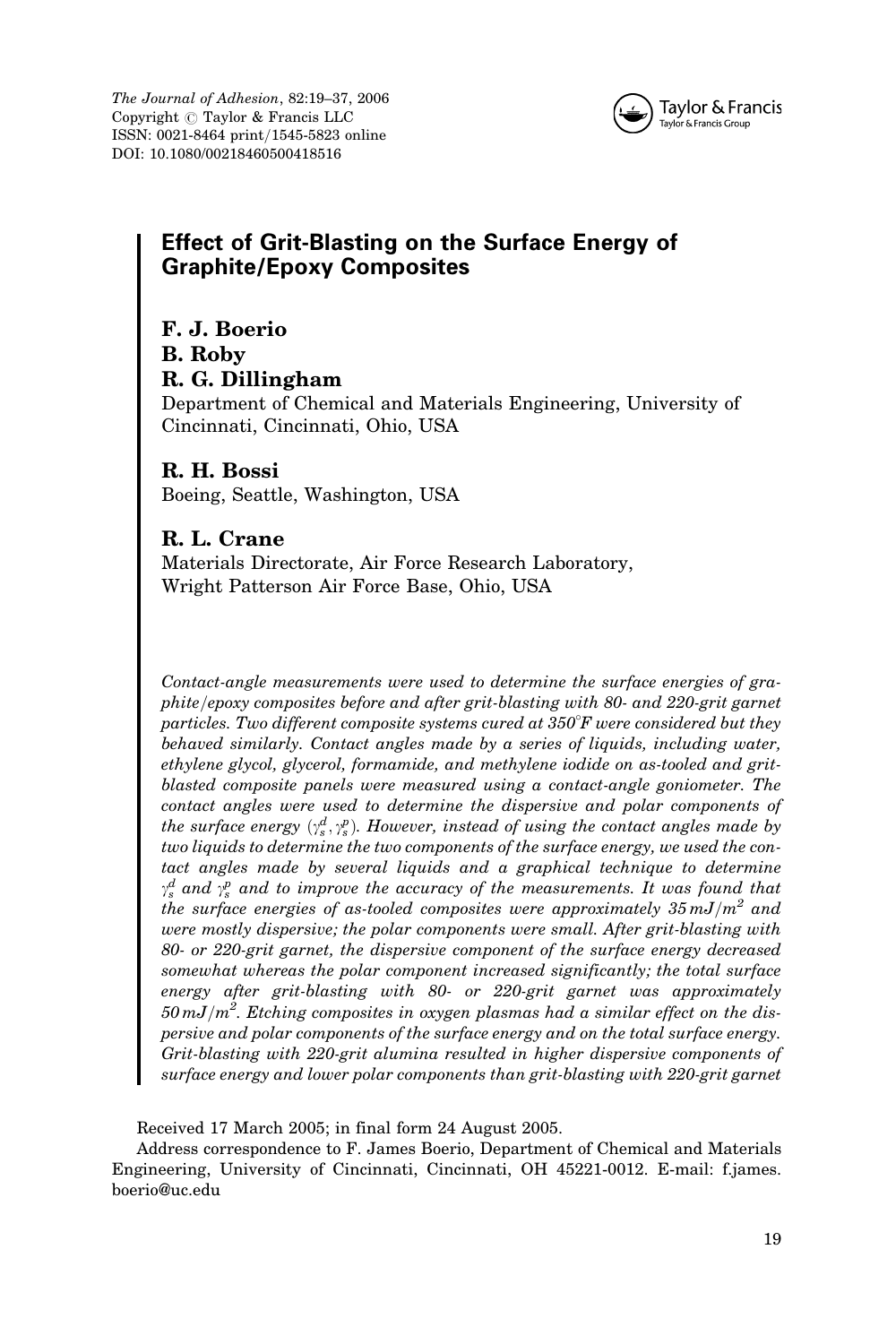even though the total surface energy was similar after grit-blasting with 220-grit garnet and alumina. Correcting the measured surface energies for the effects of roughness resulted in small decreases in the total surface energy of the grit-blasted composites. However, even after correcting for roughness, the surface energies of the grit-blasted composites were still significantly greater than those of the astooled composites, indicating that grit-blasting resulted in changes in surface chemistry as well as changes in surface morphology of the composites. These changes in surface chemistry certainly included the removal of mold release agents from the as-tooled composites but probably also involved the creation of free radicals and their reaction with atmospheric oxygen to introduce oxygen-containing functional groups on the surfaces of the composites.

Keywords: Graphite/epoxy composites; Grit-blasting; Plasma etching; Surface energy; Surface morphology; Surface composition; Wettability

#### 1. INTRODUCTION

Composites consisting of polymer matrices reinforced with graphite fibers are attractive materials for structural applications in the aerospace industry because they are light in weight and have a high strength-to-weight ratio. Adhesive bonding is the preferred method for joining composites because it eliminates the need for cutting holes in the composites that would damage load-bearing fibers, eliminates the stress concentrations that would be associated with mechanical fasteners, and enables stresses to be distributed over large areas. In addition, adhesively bonded structures frequently have lower weight than similar structures that are assembled using mechanical fasteners.

Adhesives used for joining composites fall into two broad classes: high-temperature curing film adhesives and room-temperature curing paste adhesives. Although high-temperature curing film adhesives are less sensitive to composite surface preparation than room-temperature curing paste adhesives, the surface-preparation procedure is always critical to achieving a strong bond. Composite surfaces are frequently contaminated with release agents that are used to prevent adhesion of the composites to the molds in which they are cured. The presence of a release agent on the surface lowers the surface energy of a composite and makes it difficult for the room-temperature cure systems to wet the surface. As a result, surface engineering processes must frequently be applied to polymer composites to remove mold release agents from their surfaces and to increase their surface energies. These surface engineering processes may be as simple as rinsing the surface with a solvent. However, they may be much more complex, removing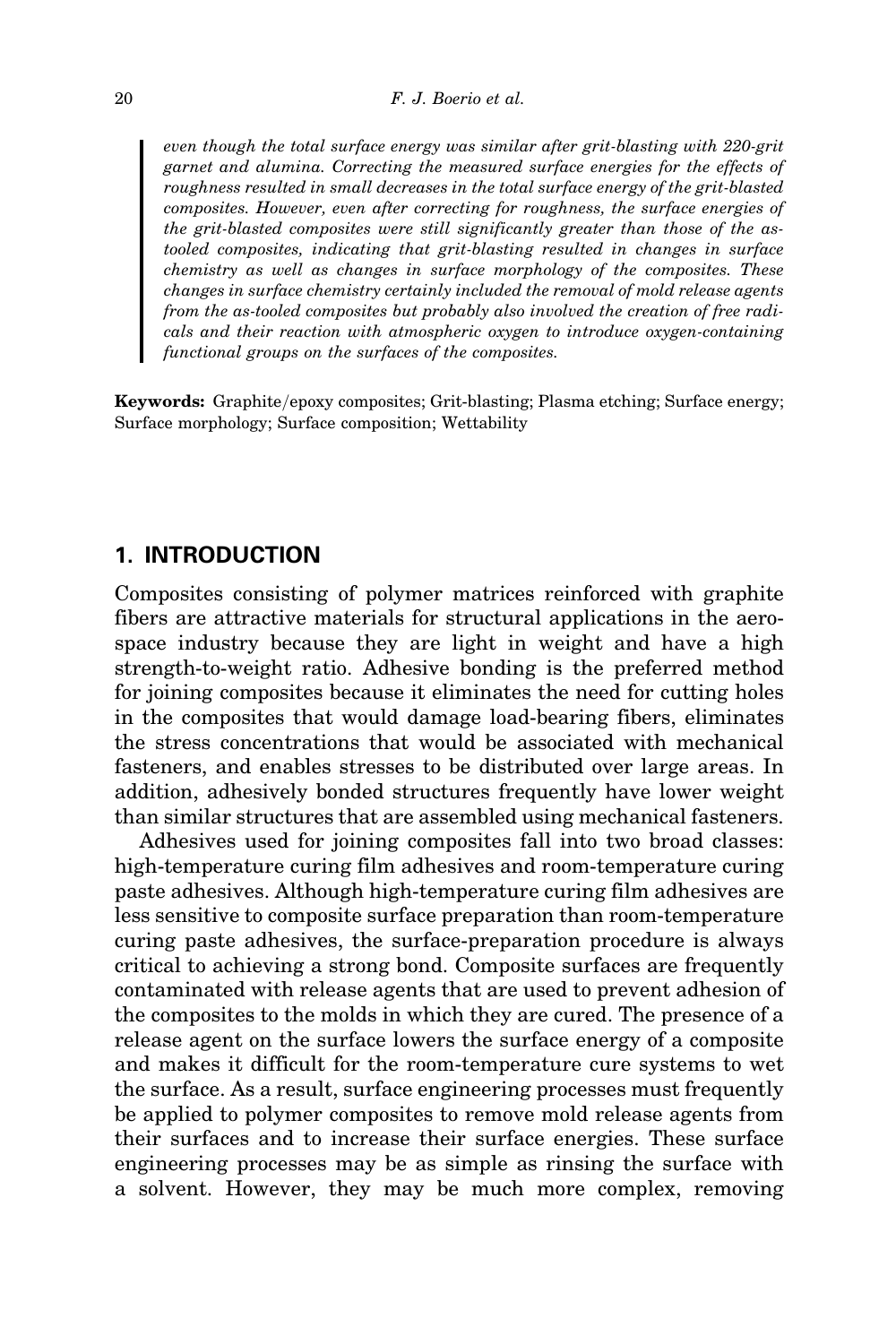release agents, roughening the surface to introduce topographical features that allow for mechanical interlocking between an adhesive and the surface, and changing the surface chemistry of the composites by introducing new functional groups.

Grit-blasting is a surface engineering process that is frequently applied to polymer composites. However, relatively little information is available concerning the effect of grit-blasting on the surface properties of composites. Chin and Wightman [1] considered the effect of several surface engineering processes, including grit-blasting, on the composition, surface energy, and surface topography of composites consisting of a toughened bismaleimide resin reinforced with carbon fibers. They found that the surfaces of the as-received composites consisted of approximately 12 atomic percent fluorine from residual moldrelease agents. Grit-blasting with 150-grit silica particles at 414 kPa effectively removed the mold-release agents and increased the total surface energy of the composites. Before grit-blasting, the dispersive and polar components of the surface energy were 25.0 and 6.3 mJ/m<sup>2</sup>, respectively, and the total surface energy was  $31.3 \text{ mJ/m}^2$ . After gritblasting, the dispersive and polar components increased to 30.8 and 8.3 mJ/m<sup>2</sup>, respectively, and the total was  $39.1 \,\mathrm{mJ/m^2}$ .

Chin and Wightman [1] also considered the effect of etching in an oxygen plasma on the surface properties of the bismaleimide composites. After plasma etching for 5 min, there was no detectable fluorine on the surfaces of the composites; the dispersive and polar components of the surface energy were 36.4 and  $42.3 \text{ mJ/m}^2$ , respectively, and the total surface energy was  $78.7 \,\mathrm{mJ/m^2}$ .

Finally, Chin and Wightman [1] reported that grit-blasting had a significant effect on the surface roughness of the composites. Surface roughness was expressed in terms of the roughness correction factor  $(R_c)$  that Wenzel [2] defined as the ratio of the actual area of a roughened surface to the projected area of the surface or as the ratio of the contact angles that a given liquid made on roughened and smooth surfaces. Chin and Wightman found that  $R_{\rm c}$  increased from  $1.03\pm0.08$ for the as-received composites to  $1.33 \pm 0.14$  and  $1.21 \pm 0.12$  for the grit-blasted and plasma-etched composites, respectively.

Pocius and Wenz [3] considered the effect of several surface engineering processes, including peel ply, grit-blasting with 100-grit alumina, sanding with 150-grit SiC abrasive paper mounted on an orbital sander, and abrasive treatment with a Scotchbrite<sup>®</sup> pad, on the surface composition and properties of graphite/epoxy composites. X-ray photoelectron spectrocopy (XPS) showed that the untreated composites had about 14.8% fluorine on their surfaces from residual mold-release agents but that the fluorine concentration was decreased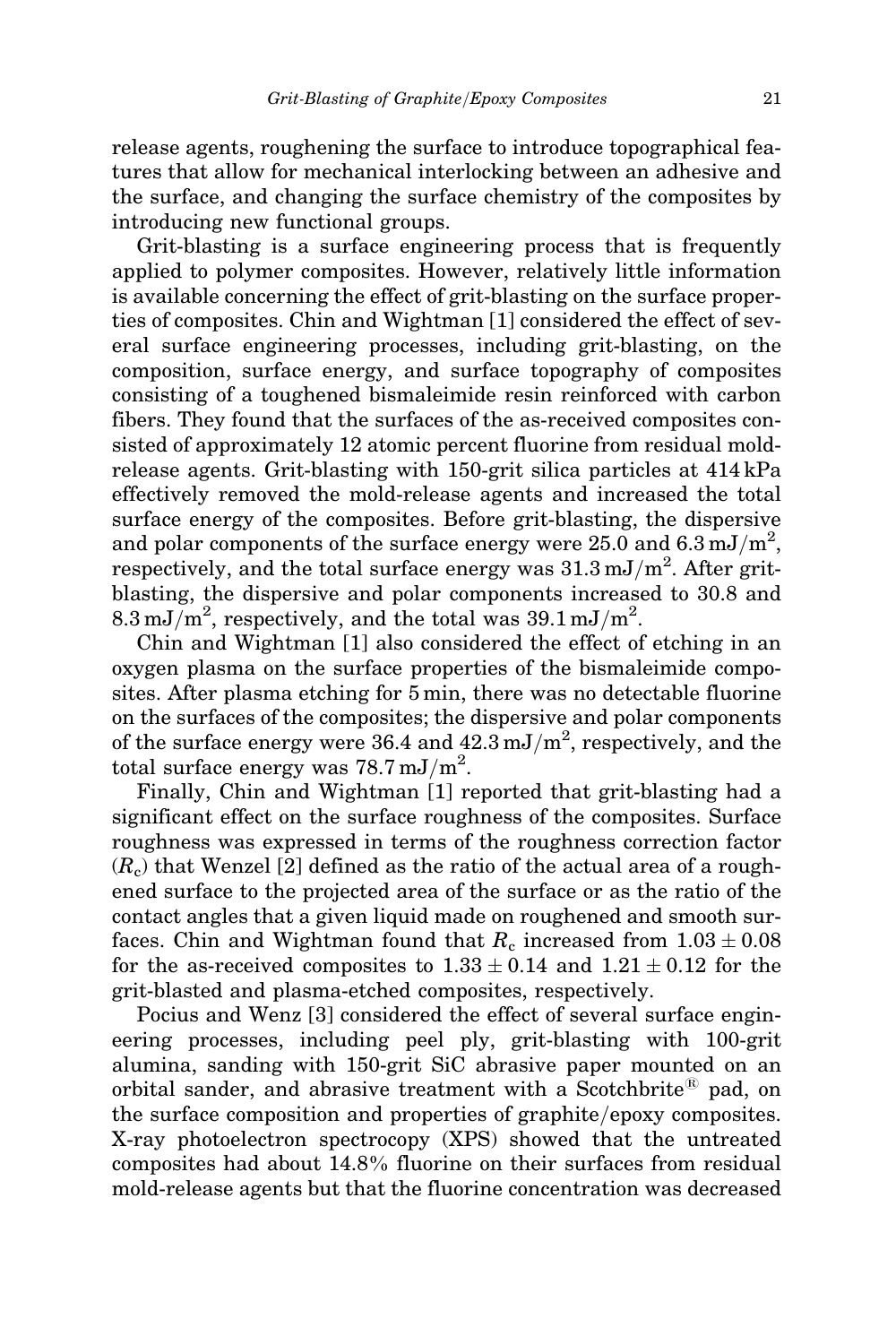to 2.6% by grit-blasting, 0.4% by sanding, and to 1.2% after abrasion of the surface with a Scotchbrite 7446 pad. The dispersive and polar components of the surface energy of the untreated composites were 32 and  $4 \text{ mJ/m}^2$ , respectively. After grit-blasting, the dispersive and polar components of the surface energy were 33 and  $11 \text{ mJ/m}^2$ , respectively; grit-blasting, thus, primarily affected the polar component of surface energy. Sanding and abrasion with the Scotchbrite pad had somewhat smaller effects on the surface energies of the composites. Thus, after sanding, the dispersive and polar components of surface energy were 37 and  $4\,\mathrm{mJ/m^2}$ , respectively. After abrasion with the Scotchbrite pad, the dispersive and polar components of surface energy were 35 and  $6 \,\mathrm{mJ/m}^2$ , respectively.

Harris and Beevers investigated the surface properties of aluminum and steel that were grit-blasted with alumina [4]. They also expressed the total surface energy as the sum of dispersive and polar components and found that grit-blasted surfaces had higher surface energies than solvent-wiped surfaces and that coarser grits produced rougher surfaces with lower surface energies than finer grits.

Despite the importance of epoxy matrix composites, there have been few published reports concerning the effect of grit-blasting on their surface properties. The objective of this article is to describe the effect of grit-blasting and plasma etching on the surface energy and surface roughness of epoxy matrix composites reinforced with graphite fibers. Subsequent papers will discuss the effects of grit-blasting and plasma etching on the surface composition of the composites and on the characteristics of adhesive joints prepared from grit-blasted and plasmaetched composites.

#### 2. BACKGROUND

## 2.1. Surface Energies of Composites

Most discussions concerned with the surface energy of materials begin with the Young equation

$$
\gamma_{\rm sv} = \gamma_{\rm s} - \pi_{\rm s} = \gamma_{\rm lv} \cos(\theta) + \gamma_{\rm sl} \tag{1}
$$

in which  $\theta$  is the contact angle that a liquid makes with the surface of a solid substrate,  $\gamma_{\rm sv}$  is the surface energy of the substrate in equilibrium with the vapor of the liquid,  $\gamma_s$  is the true surface energy of the substrate,  $\pi_s$  is the equilibrium spreading pressure of the liquid on the solid,  $\gamma_{\text{lv}}$  is the surface energy of the liquid, and  $\gamma_{\text{sl}}$  is the interfacial energy of the liquid and solid.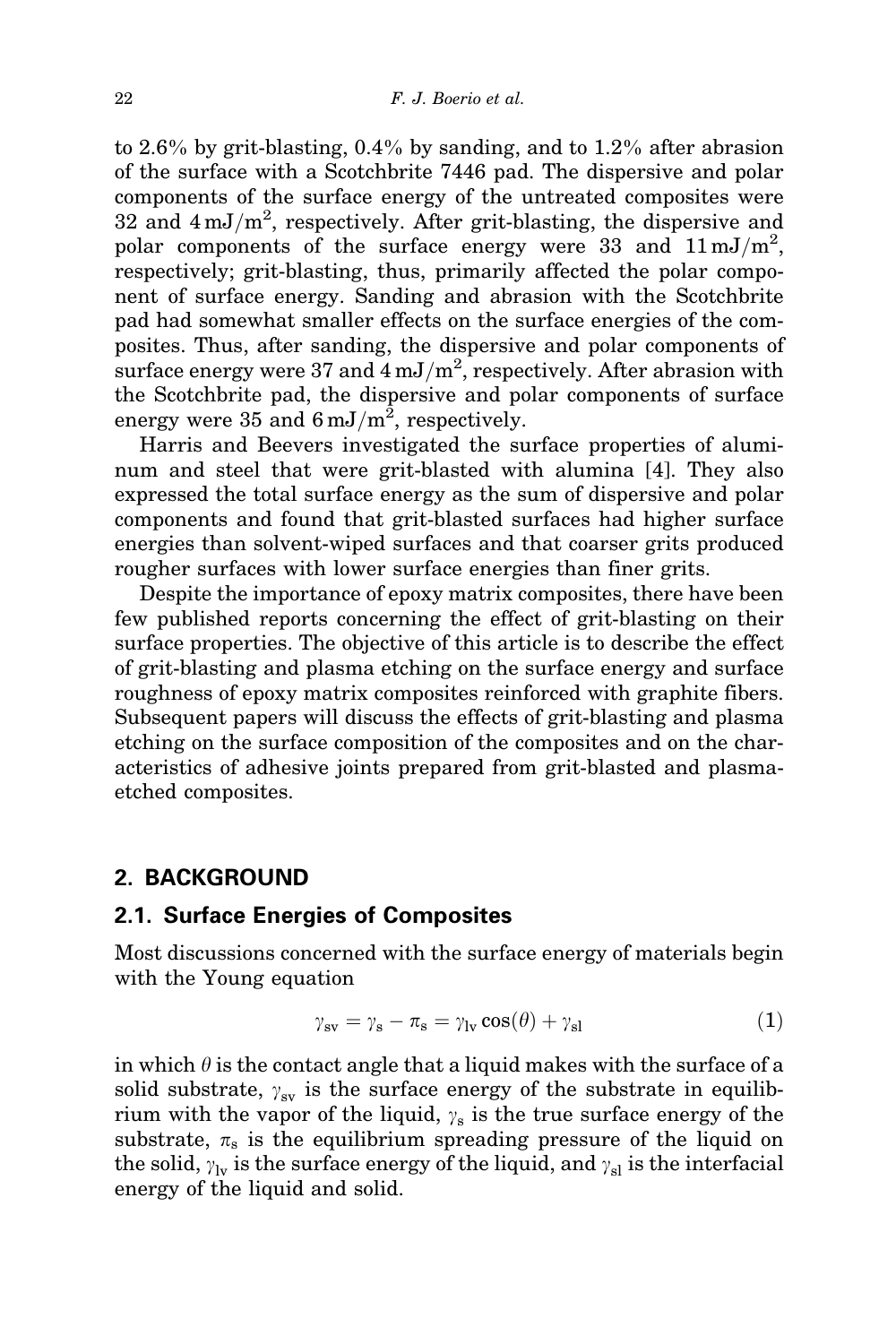$\gamma_{\text{lv}}$ , the surface energy of the liquid, is usually known whereas  $\theta$  is measured experimentally. To determine  $\gamma_{\rm sv}$ , the surface energy of the solid, it is necessary to know  $\gamma_{sl}$ . Although several expressions have been proposed for  $\gamma_{sl}$ , we have used the expression suggested by Kaelble and Uy [5]:

$$
\gamma_{\rm sl} = \gamma_{\rm s} + \gamma_{\rm lv} - 2(\gamma_{\rm s}^{\rm d} \gamma_{\rm ly}^{\rm d})^{1/2} - 2(\gamma_{\rm s}^{\rm p} \gamma_{\rm ly}^{\rm p})^{1/2}.
$$
 (2)

This expression assumes that the surface energies of the liquid and solid can be separated into contributions from "dispersion" and "polar" forces and that the interfacial energy of the liquid and the substrate can be expressed as the geometrical mean. Chin and Wightman [1] and Harris and Beevers [4] used the same approach.

When Equation (2) is substituted into the Young equation, the result shown in Equation (3) is obtained. Equation (3) relates the contact angle of a liquid on a solid to the dispersive and polar components of the surface energies of the liquid and the solid:

$$
\cos(\theta) = -1 + \frac{\left[2(\gamma_{\rm s}^{\rm d}\gamma_{\rm ly}^{\rm d})^{1/2} + 2(\gamma_{\rm s}^{\rm p}\gamma_{\rm ly}^{\rm p})^{1/2} - \pi_{\rm s}\right]}{\gamma_{\rm ly}}.\tag{3}
$$

If the contact angle for a liquid with surface energy  $\gamma_{lv} = \gamma_{lv}^d + \gamma_{lv}^p$  is measured, then the contact angle can be substituted into Equation (3) along with the corresponding values of  $\gamma_{lv}, \gamma_{lv}^d$ , and  $\gamma_{lv}^p$ . This provides one equation with two unknowns,  $\gamma_{\rm s}^{\rm d}$  and  $\gamma_{\rm s}^{\rm p}$  ( $\pi_{\rm s}$  is usually taken to be zero for low-energy surfaces such as those considered here). To determine the two unknowns,  $\gamma_{\rm s}^{\rm d}$  and  $\gamma_{\rm s}^{\rm p}$ , it is necessary to measure the contact angle made by a second liquid and to substitute the measured value into Equation (3) along with the appropriate values of  $\gamma_{\text{lv}}, \gamma_{\text{lv}}^{\text{d}}$ and  $\gamma_{\rm lv}^{\rm p}$ . This provides two equations with two unknowns,  $\gamma_{\rm s}^{\rm d}$  and  $\gamma_{\rm s}^{\rm p}$ ; these equations can be solved simultaneously for  $\gamma_{s}^{d}$  and  $\gamma_{s}^{p}$ .

Although this "two-liquid" method for determining the dispersive and polar components of the surface energy of a solid is useful, it is very desirable to use the measured contact angles of several liquids, not just two, to improve the accuracy with which  $\gamma_{\rm s}^{\rm d}$  and  $\gamma_{\rm s}^{\rm p}$  are determined. To do this, Equation (3) can be rearranged as shown:

$$
\gamma_{lv}\frac{[1+\cos(\theta)]}{2{(\gamma_{lv}^p)}^{1/2}}= {(\gamma_s^d)}^{1/2}\bigg(\frac{\gamma_{lv}^d}{\gamma_{lv}^p}\bigg)^{\!\!1/2}+{(\gamma_s^p)}^{1/2}.\ \ \hspace{1.5cm} (4)
$$

 $1/2$ 

This is the equation of a straight line. Thus, the contact angles made by any number of liquids can be measured and the parameter  $\gamma_{\rm lv}[1+\cos(\theta)]/2(\gamma_{\rm lv}^{\rm p})^{1/2}$  that appears on the left-hand side of Equation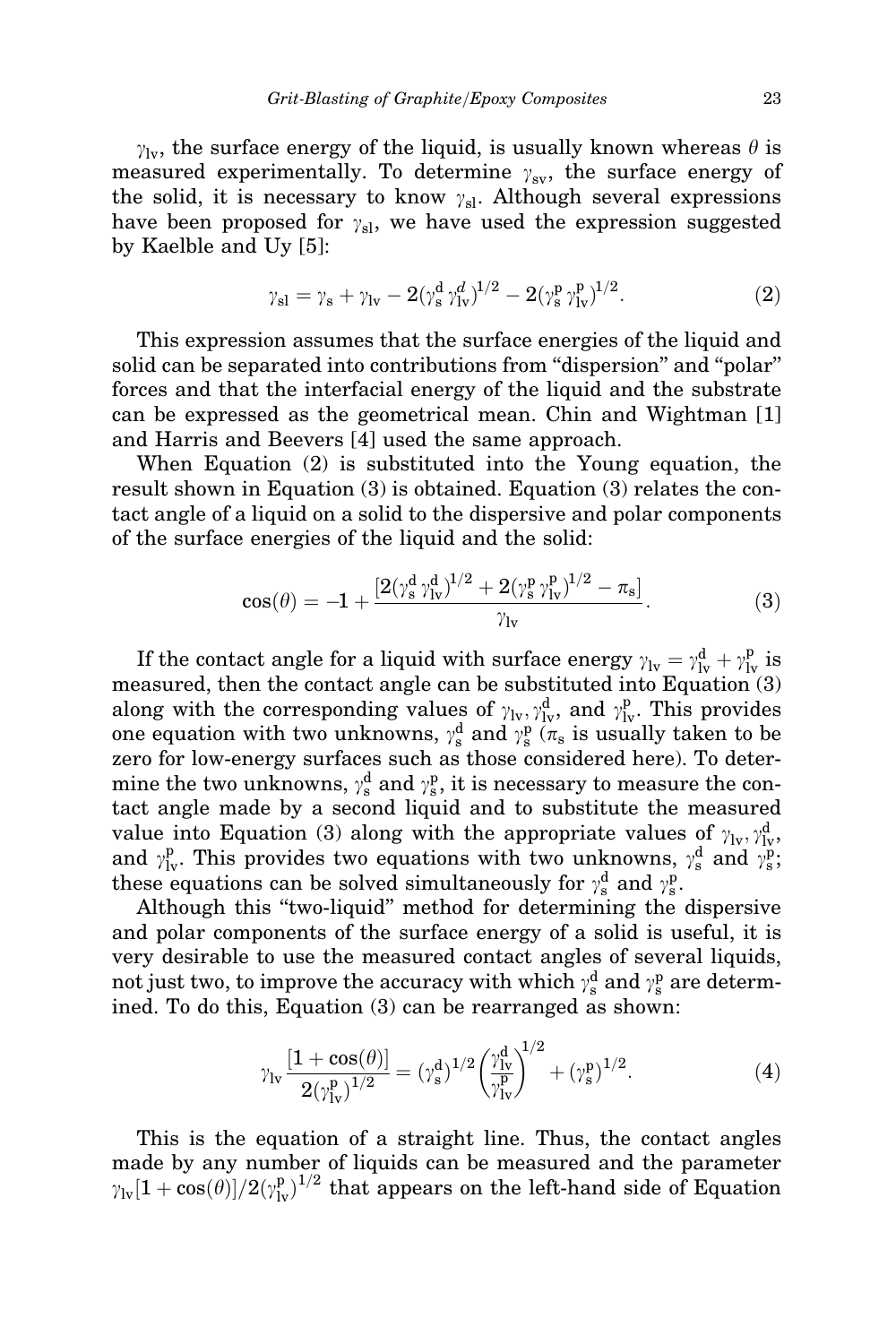(4) can be plotted against the parameter  $(\gamma_{\rm ly}^{\rm d}/\gamma_{\rm ly}^{\rm p})^{1/2}$  that appears on the right-hand side of the equation. The resulting plot should give a straight line; the slope of the line should equal  $(\gamma_s^{\bar{d}})^{1/2}$  and the intercept equals  $(\gamma_s^p)^{1/2}$ . We refer to such plots as "linear Kaelble" plots.

#### 2.2. Wettability Envelopes

The Young equation [Equation (1)] can be rearranged to

$$
\frac{(\gamma_{\rm sv} - \gamma_{\rm sl})}{\gamma_{\rm ly}} = \cos(\theta). \tag{5}
$$

The cosine term on the right-hand side of Equation (5) can obviously never have a value that is greater than 1.0. However, the left-hand side of Equation (5) can have a value greater than 1.0. The condition for a liquid to just wet and spread across the surface of a substrate is that  $\theta = 0.0$ . Therefore, the condition for a liquid to just wet a surface and spread across it is that

$$
\frac{(\gamma_{\rm sv} - \gamma_{\rm sl})}{\gamma_{\rm ly}} \ge 1.0\tag{6}
$$

or that

$$
(\gamma_{\rm sv} - \gamma_{\rm sl}) \ge \gamma_{\rm lv}.\tag{7}
$$

Assuming the form for  $\gamma_{sl}$  given in Equation (2) and rearranging, Equation (7) can be written as

$$
(\gamma_{\rm s}^{\rm d} \gamma_{\rm ly}^{\rm d})^{1/2} + (\gamma_{\rm s}^{\rm p} \gamma_{\rm ly}^{\rm p})^{1/2} \ge \gamma_{\rm ly}.
$$
 (8)

According to Equation (8), a liquid will wet and spread across the surface of a solid substrate if the left-hand side of the equation is equal to or greater than the right-hand side. The condition for wetting and spreading of the liquid to *just* occur is obtained by setting the left-hand side of Equation (8) equal to the right-hand side as shown in Equation (9):

$$
(\gamma_s^d \gamma_{lv}^d)^{1/2} + (\gamma_s^p \gamma_{lv}^p)^{1/2} = \gamma_{lv}
$$
 (9)

If  $\gamma_{\rm s}^{\rm d}$  and  $\gamma_{\rm s}^{\rm p}$  are known for the surface of the solid, the values of  $\gamma_{\rm ly}^{\rm d}$ ,  $\gamma_{\rm ly}^{\rm p}$ , and  $\gamma_{\rm lv}$  that satisfy Equation (9) can be determined. A plot of  $\gamma_{\rm lv}^{\rm d}$ against  $\gamma_{\text{lv}}^{\text{p}}$  can then be constructed using the values of  $\gamma_{\text{lv}}^{\text{d}}$  and  $\gamma_{\text{lv}}^{\text{p}}$  that satisfy Equation (9). This plot will define a contour that is referred to as a "wettability envelope." Any liquid whose coordinates  $(\gamma^d_{lv}, \gamma^p_{lv})$  lie on the contour or within it will wet the surface but liquids having coordinates  $(\gamma^d_{\text{lv}}, \gamma^p_{\text{lv}})$  that lie outside the contour will not [6].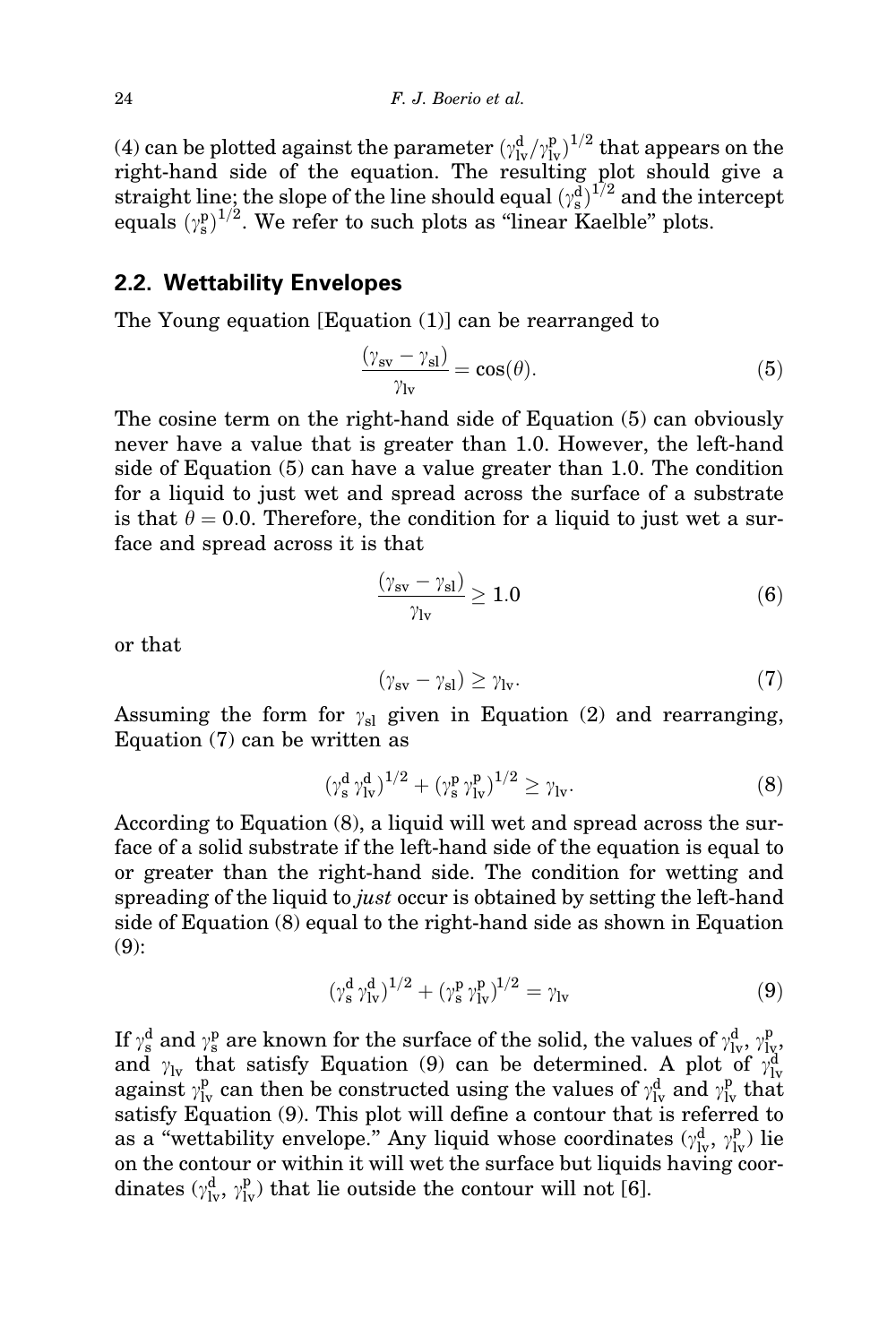#### 2.3. Roughness

As indicated, Wenzel [2] suggested that the contact angle that a liquid makes with the roughened surface of a solid is  $\theta_r$  whereas the contact angle made by the same liquid in the absence of roughness is  $\theta_0$ . He then defined a roughness factor  $R_c$  as

$$
R_c = \frac{\cos(\theta_r)}{\cos(\theta_o)} = \frac{A_r}{A_o} \tag{10}
$$

where  $A_r$  and  $A_o$  are the actual and projected areas of the surface. We used Wenzel's approach to correct measured contact angles for the effects of roughness by measuring the contact angles that two liquids, water and glycerol, made with smooth and grit-blasted glass substrates. The corrected values of the contact angles were obtained as

$$
\theta_{\rm o} = \cos^{-1} \left[ \frac{\cos(\theta_{\rm r})}{R_{\rm c}} \right] \tag{11}
$$

However, to eliminate the effects of differences in surface chemistry caused by the roughening process, the smooth and roughened glass surfaces were coated with gold before the contact angles were determined as suggested by Carre and Schultz [7].

### 3. EXPERIMENTAL

Panels of two different composite systems consisting of epoxy resins reinforced with graphite fibers were prepared at Boeing. These composites, which are referred to as System 1 and System 2, were both cured at 177 C (350 F). Most of the panels were grit-blasted at Boeing using a robotic system and either 80- or 220-grit garnet particles (HPX grade, Barton Mines Company, Lake George, NY) and then sent to UC (The University of Cincinnati, Cincinnati, OH) where contact angles were measured. The garnet had a Knoop hardness of 1700– 2000 and a specific gravity of 3.9–4.1. In a few cases, 220-grit alumina (Duralum Special White, Washington Mills, North Grafton, MA) was also used. This material had a Knoop hardness of 2000 and specific gravity of 3.96. The pressure used for grit-blasting was 621 kPa (90 psi), the distance from the nozzle to the sample was 11.43 cm (4.5 in.), and the raster rate was  $12.7 \text{ cm/s}$  (5 in./s). The composite panels were designated as R1–R8; their characteristics are summarized in Table 1.

In some cases, as-tooled composites were etched in oxygen plasmas at UC to remove mold-release agents and to insert oxygen-containing functional groups into their surfaces. Plasma etching was carried out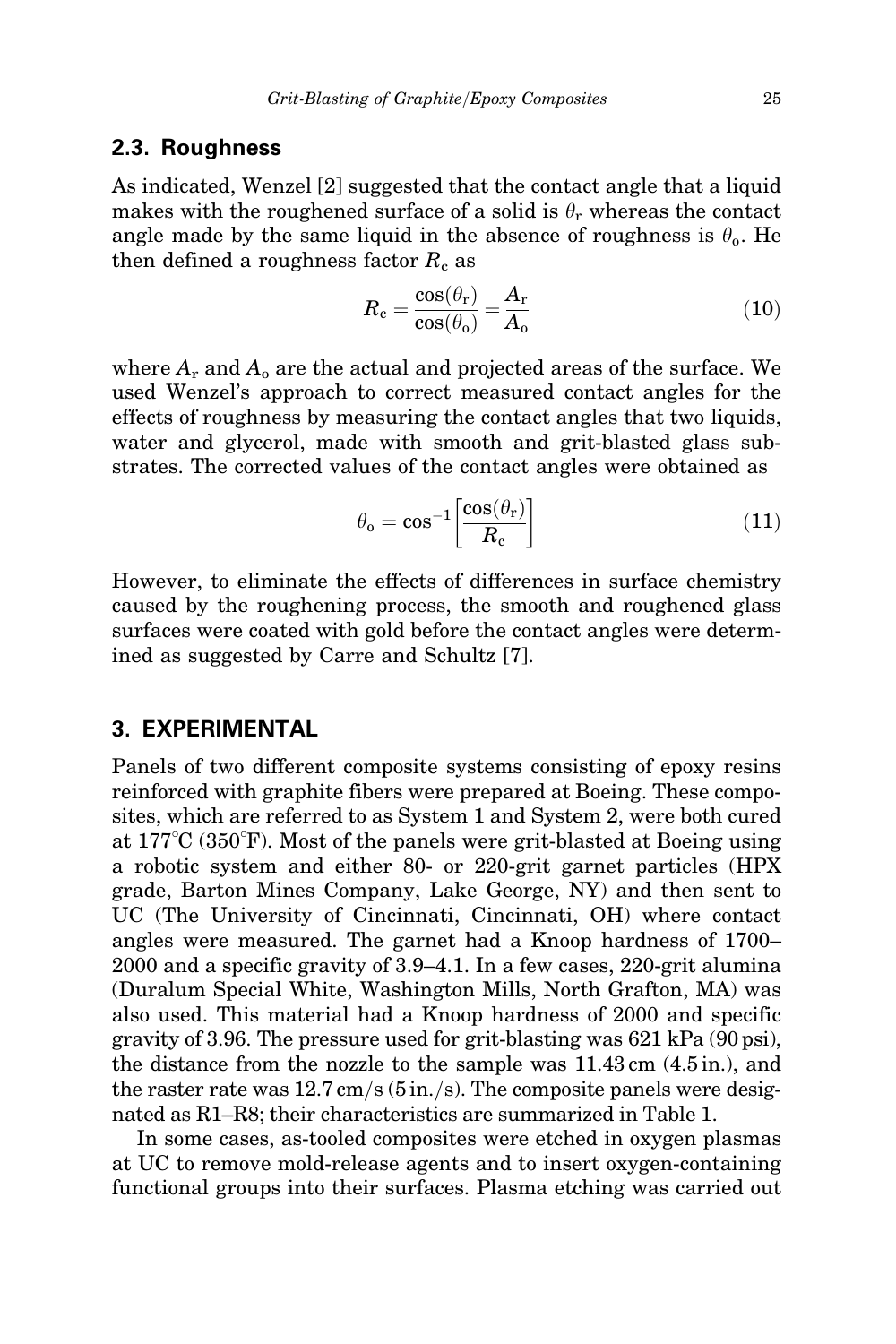| Panel ID       | Composite system | Pretreatment            |
|----------------|------------------|-------------------------|
| Rl             |                  | As-tooled               |
| R2             |                  | 80-grit garnet          |
| R3             |                  | 220-grit garnet         |
| R <sub>4</sub> |                  | 220-grit aluminum oxide |
| R5             | $\overline{2}$   | As-tooled               |
| R6             | $\overline{2}$   | 80-grit garnet          |
| R7             | $\overline{2}$   | 220-grit garnet         |
| R <sub>8</sub> | $\overline{2}$   | 220-grit aluminum oxide |

TABLE 1 Panel ID, Composite System, and Pretreatment for Panels R1-R8

in a capacitively coupled, parallel-plate, radio-frequency (RF)-powered plasma reactor using a power of 50 W and a time of 30 s. The electrodes in this reactor were oriented horizontally and were spaced 3.0 cm apart. The upper electrode was powered and the lower electrode was grounded. Samples were placed on the lower electrode during plasma etching.

Contact angles made by various liquids with the composites were measured at UC using a Rame–Hart contact-angle goniometer after wiping the surfaces of the composites with ethanol. The surface energies of the liquids that were used to measure contact angles are summarized in Table 2; the surface energies of these liquids were obtained from the literature [8]. Not all of these liquids were used to determine the surface energy of each panel because in some cases, especially for grit-blasted or plasma-etched panels, some of the liquids completely wetted the surfaces of the panels. The advancing contact angles were measured by placing two droplets of each liquid onto the surface of a substrate using a glass microliter syringe. Sufficient time was allowed for the droplets to reach equilibrium and stop spreading. Then the contact angles that the left and right sides of each droplet made with the

| Liquid             | $\gamma_{\rm{lv}}^{\rm{d}}\,(\rm{mJ}/\rm{m}^2)$ | $\gamma_{\rm br}^{\rm p}$ (mJ/m <sup>2</sup> ) | $\gamma_{\rm lv}$ (mJ/m <sup>2</sup> ) |
|--------------------|-------------------------------------------------|------------------------------------------------|----------------------------------------|
| Water              | 22.0                                            | 50.2                                           | 72.2                                   |
| Glycerol           | 34.0                                            | 30.0                                           | 64.0                                   |
| Di-iodomethane     | 48.5                                            | 2.3                                            | 50.8                                   |
| Ethylene glycol    | 29.3                                            | 19.0                                           | 48.3                                   |
| Dimethylsulfoxide  | 34.9                                            | 8.7                                            | 43.6                                   |
| Formamide          | 32.3                                            | 26.0                                           | 58.3                                   |
| Tricresylphosphate | 36.2                                            | 4.5                                            | 40.7                                   |

TABLE 2 Dispersive and Polar Components of the Surface Energies of Liquids Used in Contact-Angle Measurements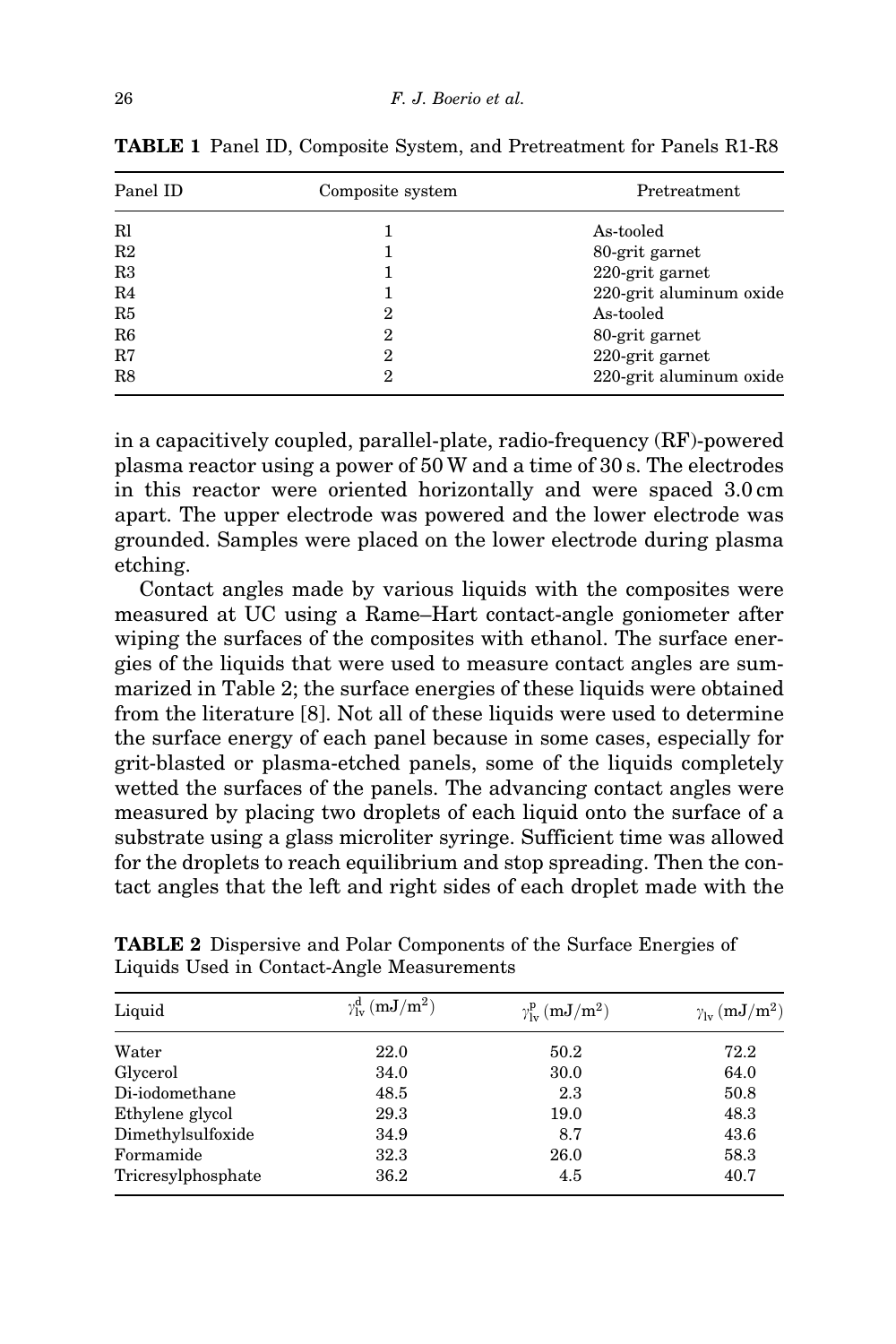substrate were measured and averaged. Thus, the contact angles were actually the average of four measurements.

The surface tension of the uncured paste adhesive Hysol EA-9396 (Henkel Corp., Bay Point, CA) was determined using the DuNuoy ring technique [9]. One hundred parts by weight of part A (epoxy-containing component) were mixed with 17 parts of part B (curing agent) at room temperature to prepare the adhesive. A platinum ring was immersed into the uncured adhesive and then slowly withdrawn. The force required to just detach the ring from the adhesive was determined and the surface tension of the uncured adhesive was calculated using the equation

$$
F = 4\pi r\gamma \tag{12}
$$

in which r is the radius of the ring,  $\gamma$  is the surface tension of the adhesive, and  $F$  is the force. Five determinations were averaged to get the final value of  $\gamma$ . Viscous effects were not considered because the ring was withdrawn from the uncured adhesive very slowly.

Because of difficulties in obtaining complete coverage and good adhesion of evaporated gold films to grit-blasted composite substrates, roughness factors were determined for grit-blasted glass substrates rather than composites even though significant differences were expected in hardness and brittleness between glass and the composites. Glass substrates were grit-blasted with 80- or 220-grit garnet at Boeing and sent to UC where thin films of gold were evaporated onto them. Similar but smooth glass substrates that were not grit-blasted were also coated with gold. Contact angles made by water and glycerol on gold-coated, smooth, and rough glass surfaces were measured, and roughness factors were determined using Equation (10). The measured contact angles were corrected for the effects of roughness using Equation (11).

#### 4. RESULTS AND DISCUSSION

The surface tension of uncured EA-9396 was  $39.0 \pm 0.8 \,\mathrm{mJ/m^2}$ . This value was similar to those obtained for other amine-cured epoxy adhesive systems. For example, Page and coworkers [10] used dynamic contact-angle analysis to obtain a value of  $36.3 \text{ mJ/m}^2$  for an adhesive consisting of a DGEBA epoxy resin and an isophorone diamine curing agent. Grundke [11] obtained a value of about  $37.5 \,\mathrm{mJ/m^2}$ for a similar adhesive system using axisymmetric drop shape analysis.

Roughness factors of 1.07 for glass that was grit-blasted with 220 grit garnet and approximately 1.13 for glass that was blasted with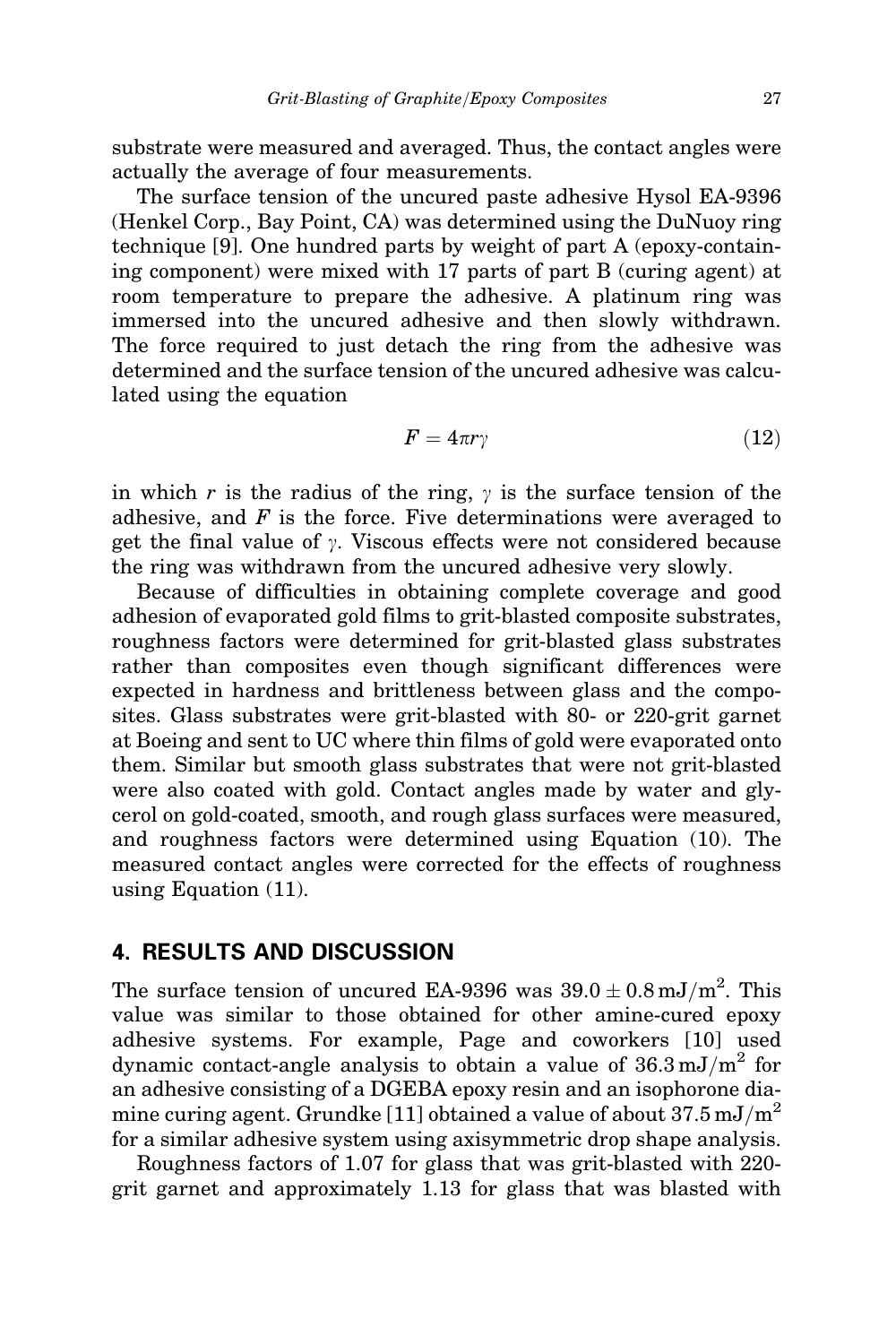| Grit | $R_a$ (glycerol) | $R_a$ (water) |
|------|------------------|---------------|
| 80   | 1.11             | 1.16          |
| 220  | $1.07\,$         | 1.07          |

TABLE 3 Roughness Factors for Glass that Was Grit-Blasted with 80- or 220-Grit Garnet and Then Coated with Gold by Evaporation

80-grit garnet were obtained (see Table 3). As expected, the roughness factor was greater for the substrate that was grit-blasted with the 80 grit garnet. Contact angles made by a liquid placed on a composite panel that was grit-blasted were subsequently corrected for roughness by dividing  $\cos (\theta_r)$  by the appropriate  $R_a$  value (1.07 for 220 grit or the average value of 1.13 for 80 grit) to get  $cos(\theta_0)$ .

The contact angles made by a series of liquids were measured for panels R1–R8 at UC and used to construct linear Kaelble plots. Dispersive and polar components of the surface energy of each panel were determined from the slope and intercept of these plots. The uncertainty in the measured values of the contact angles was less than  $\pm 0.4^{\circ}$ .

Examples of linear Kaelble plots are shown in Figures 1 (panel R1), 2 (panel R3), 3 (panel R4), and 4 (panel R5 after plasma etching). Error bars were not included in these figures because the errors in the data points were smaller than the markers used to locate the various data points. Reference to Figure 1 shows that the intercept of the linear



FIGURE 1 Linear Kaelble plot for as-tooled panel R1.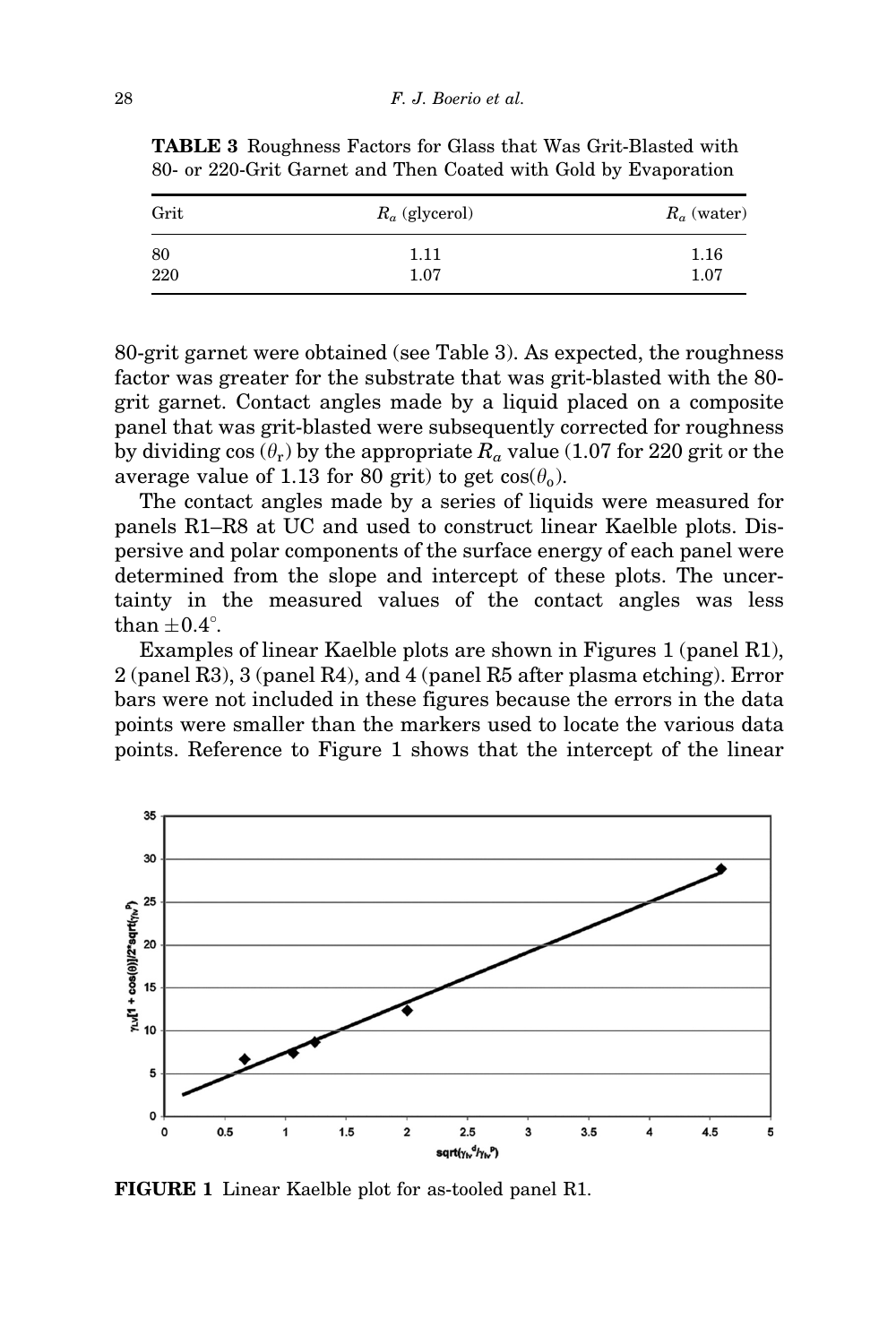

FIGURE 2 Linear Kaelble plot for panel R3. This panel was grit-blasted with 220-grit garnet.

Kaelble plot for panel R1 was small, indicating that the polar component of the surface energy of R1 was small. Small polar components were expected for as-tooled composites whose surfaces were probably contaminated by mold-release agents. Figures 2–4 show that the intercepts of the linear Kaelble plots for panels R3, R4, and R5 after plasma



FIGURE 3 Linear Kaelble plot for panel R4. This panel was grit-blasted with 220-grit aluminum oxide.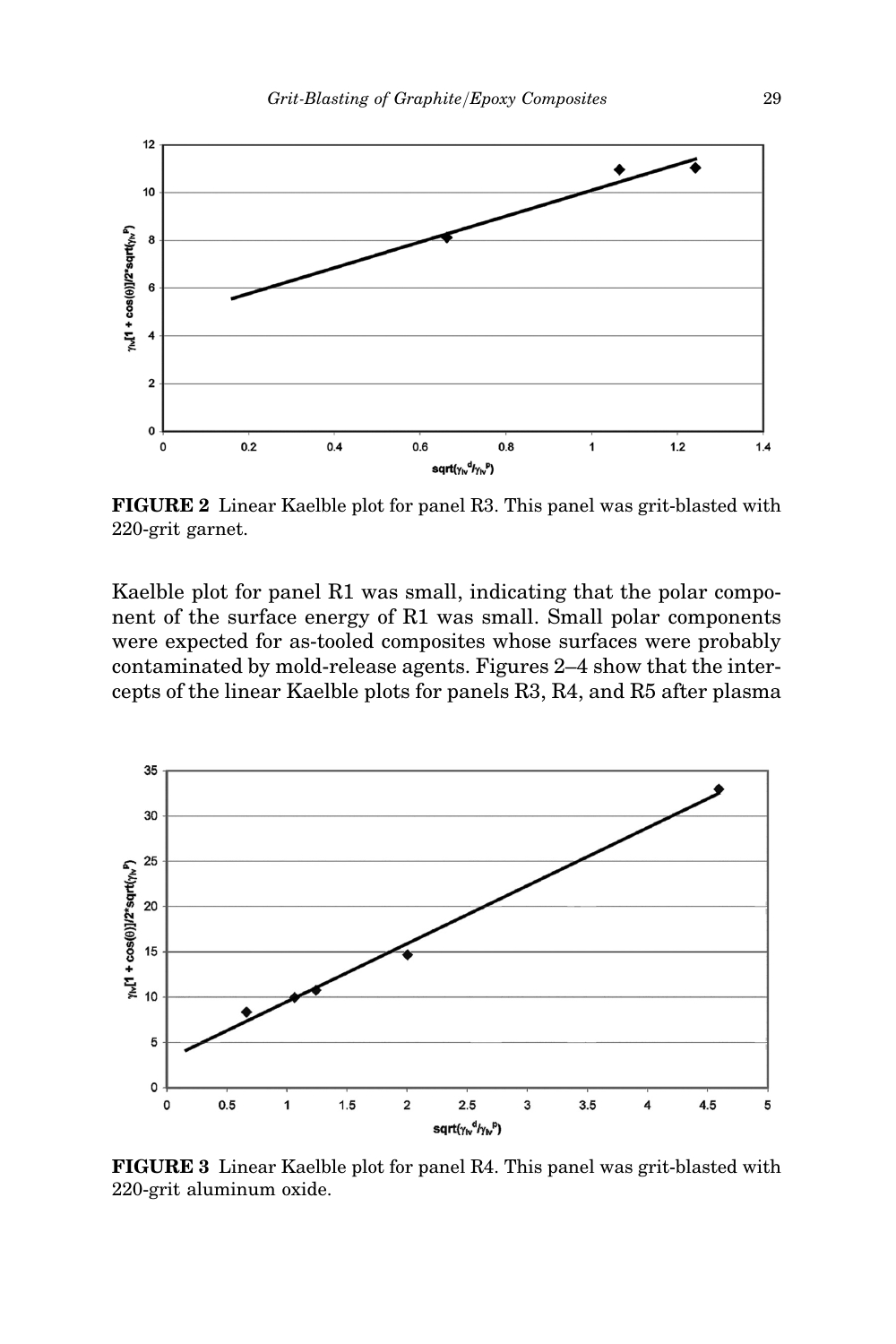

FIGURE 4 Linear Kaelble plot for panel R5. This panel was as-tooled but was etched in an  $O_2$  plasma for 30 s.

etching were significantly greater, indicating that grit-blasting and plasma etching had significant effects on the polar components of the surface energy of the composites.

The surface energies of composite panels R1–R8 and panels R1 and R5 after plasma etching are shown in Table 4. These surface energies were determined from linear Kaelble plots and are expressed as the dispersive component followed by the polar component. Table 4 indicates that the surface energies of the as-tooled panels (R1 and R5) were about 36.7  $\pm$  0.4 and 35.4  $\pm$  0.4 mJ/m<sup>2</sup>, respectively. The surface energies of all of the grit-blasted panels were significantly higher and were between about 45 and  $51 \text{ mJ/m}^2$ . Surface energies of plasmaetched panels R1 and R5 were similar to those of grit-blasted panels and were  $49.0 \pm 0.4$  and  $49.9 \pm 0.4$  mJ/m<sup>2</sup>, respectively. The changes in surface energy resulting from grit-blasting were not associated with residual grit-blasting media because little evidence for grit particles was obtained from surface analysis. A more complete discussion of this point will be given in a subsequent paper.

Grit-blasting with 80- and 220-grit garnet resulted in decreases of approximately  $5 \text{ mJ/m}^2$  in the dispersive component of the surface energies of the composites. However, grit-blasting with 80- and 220 grit garnet resulted in increases of approximately  $20 \text{ mJ/m}^2$  in the polar component of the surface energies of the composites. Grit-blasting seemed to have slightly different effects on panels of System 1 and System 2 composites. Thus, the decrease in the dispersive component of the surface energy and the increase in the polar component after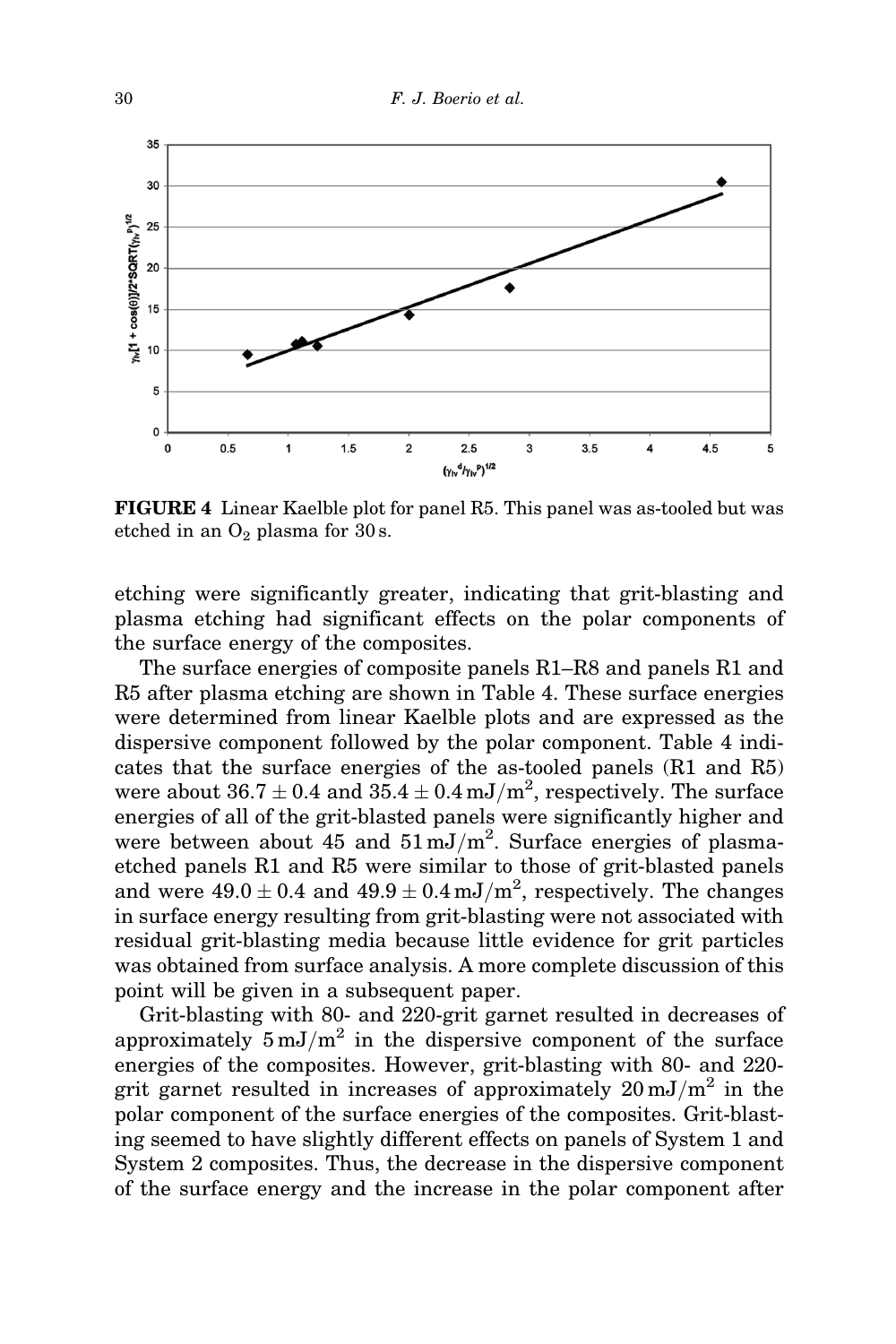|             |                  |                                                                                                                                    |                | no Ra<br>correction $\rm (mJ/m^2)$<br>Surface energy, |                |                          | after correction $\rm (mJ/m^2)$<br>Surface energy, |                |
|-------------|------------------|------------------------------------------------------------------------------------------------------------------------------------|----------------|-------------------------------------------------------|----------------|--------------------------|----------------------------------------------------|----------------|
|             | System           | Pretreatment                                                                                                                       |                |                                                       |                |                          |                                                    | $\frac{a}{b}$  |
|             |                  | As-tooled                                                                                                                          | $34.1 \pm 0.3$ | $2.6 \pm 0.3$                                         | $36.7 \pm 0.4$ |                          | $\mathbb{N}/\mathbb{A}$                            |                |
|             |                  | 80-grit garnet                                                                                                                     | $28.8 \pm 0.7$ | $20.0 \pm 0.7$                                        | $48.8 \pm 1.0$ | $23.6 \pm 0.6$           | $20.1 \pm 0.6$                                     | $43.7 \pm 0.8$ |
| R3          |                  | 220-grit garnet                                                                                                                    | $29.2 \pm 0.6$ | $22.0 \pm 0.6$                                        | $51.2 \pm 0.8$ | $25.8 \pm 0.5$           | $20.0 + 0.6$                                       | $45.8 \pm 0.8$ |
|             |                  | $220$ -grit $Al_2O_3$                                                                                                              | $41.0 \pm 0.2$ | $9.6 \pm 0.3$                                         | $50.6 \pm 0.4$ | $\overline{\phantom{a}}$ | N/A                                                | ۱              |
|             |                  | As-tooled                                                                                                                          | $34.5 \pm 0.4$ | $0.9 \pm 0.2$                                         | $35.4 \pm 0.4$ |                          | N/A                                                | I              |
|             |                  | 80-grit garnet                                                                                                                     | $31.6 \pm 0.9$ | $4.5 \pm 0.6$                                         | $46.1 \pm 1.1$ | $25.8 \pm 0.7$           | $15.1 \pm 0.6$                                     | $40.9\pm0.9$   |
|             |                  | 220-grit garnet                                                                                                                    | $30.6 \pm 0.9$ | $15.6 \pm 0.7$                                        | $46.2 \pm 1.1$ | $27.4 \pm 0.8$           | $15.9 \pm 0.6$                                     | $43.3 \pm 1.0$ |
| $_{\rm R8}$ |                  | $220$ -grit $Al_2O_3$                                                                                                              | $43.1 \pm 0.3$ | $1.2 \pm 0.1$                                         | $44.3 \pm 0.3$ |                          | N/A                                                | I              |
|             |                  | As-tooled + plasma                                                                                                                 | $29.0 + 0.2$   | $20.1 \pm 0.4$                                        | $49.1 \pm 0.4$ |                          | N/A                                                |                |
|             |                  | As-tooled + plasma                                                                                                                 | $28.1 \pm 0.2$ | $21.8 \pm 0.4$                                        | $49.9 \pm 0.4$ |                          | N/A                                                |                |
|             | polar component. | Note: The surface energies were determined from linear Kaelble plots and are expressed as the dispersive component followed by the |                |                                                       |                |                          |                                                    |                |
|             |                  |                                                                                                                                    |                |                                                       |                |                          |                                                    |                |

TABLE 4 Surface Energies of Composite Panels R1-R8 and Panels R1 and R5 after Plasma Etching TABLE 4 Surface Energies of Composite Panels R1–R8 and Panels R1 and R5 after Plasma Etching

31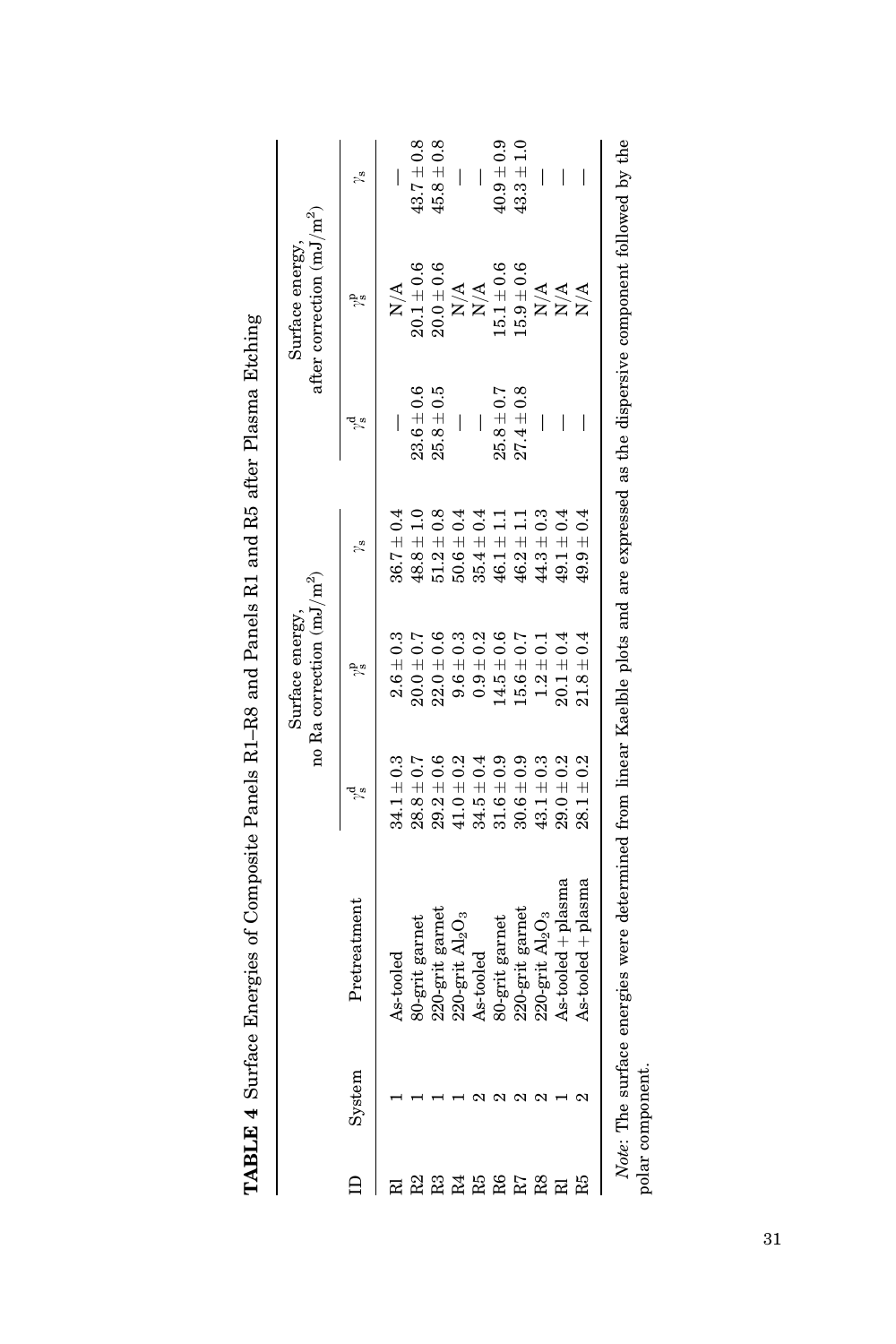grit-blasting with 80- and 220-grit garnet were greater for panels of System 1 composite than for panels of System 2 composite.

Grit-blasting with 220-grit alumina had a different effect on the surface energy of the composites than did grit-blasting with 220-grit garnet. Thus, grit-blasting with 220-grit alumina resulted in an increase of about  $6 \,\mathrm{mJ/m^2}$  in the dispersive component of the surface energy of System 1 panels and a similar increase in the polar component. In the case of System 2 composites, grit-blasting with 220-grit alumina increased the dispersive component of surface energy by approximately  $9 \text{ mJ/m}^2$  but had little effect on the polar component. Differences in surface energy after grit-blasting with 220-grit garnet and alumina were probably related to differences in the shape of the garnet and alumina particles.

An interesting aspect of the results shown in Table 4 is that correcting for roughness resulted in a small decrease in the surface energy of System 1 composites that were grit-blasted with 80- and 220-grit garnet. Most of this decrease was in the dispersive component of surface energy. However, even after correcting for roughness, the surface energies of the grit-blasted composites were still significantly larger than those of the as-tooled composites. This indicated that grit-blasting resulted in changes in the surface composition of the composites as well as changes in their morphology. Changes in the surface composition certainly arose from the removal of mold-release agents and other contaminants from the surfaces of the composites. However, other factors, such as the introduction of free radicals, may have affected the surface composition of the composites during grit-blasting.

Etching in an  $O_2$  plasma for 30 s resulted in a large increase in the surface energy of R1, from  $36.7 \pm 0.4$  to  $49.1 \pm 0.4$  mJ/m<sup>2</sup> and in a similar increase in the surface energy of R5, from  $35.4 \pm 0.4$  to  $49.9 \pm 0.4 \,\mathrm{mJ/m^2}$  (see Table 4). In fact, panels that were plasma etched had surface energies that were very similar to those of panels that were grit-blasted with 80- or 220-grit garnet. However, the surface energies of plasma-etched composites were greater than those of grit-blasted composites after the surface energies of the grit-blasted composites were corrected for roughness.

It was not possible to make specific comparisons between the results obtained here and those obtained by Chin and Wightman because the composite systems and the experimental procedures that they used were much different from those used here. Nevertheless, some general comparisons were made. They found that grit-blasting increased the total surface energy of graphite/bismaleimide composites; we found similar results for graphite/epoxy composites. However, Chin and Wightman found that grit-blasting resulted in larger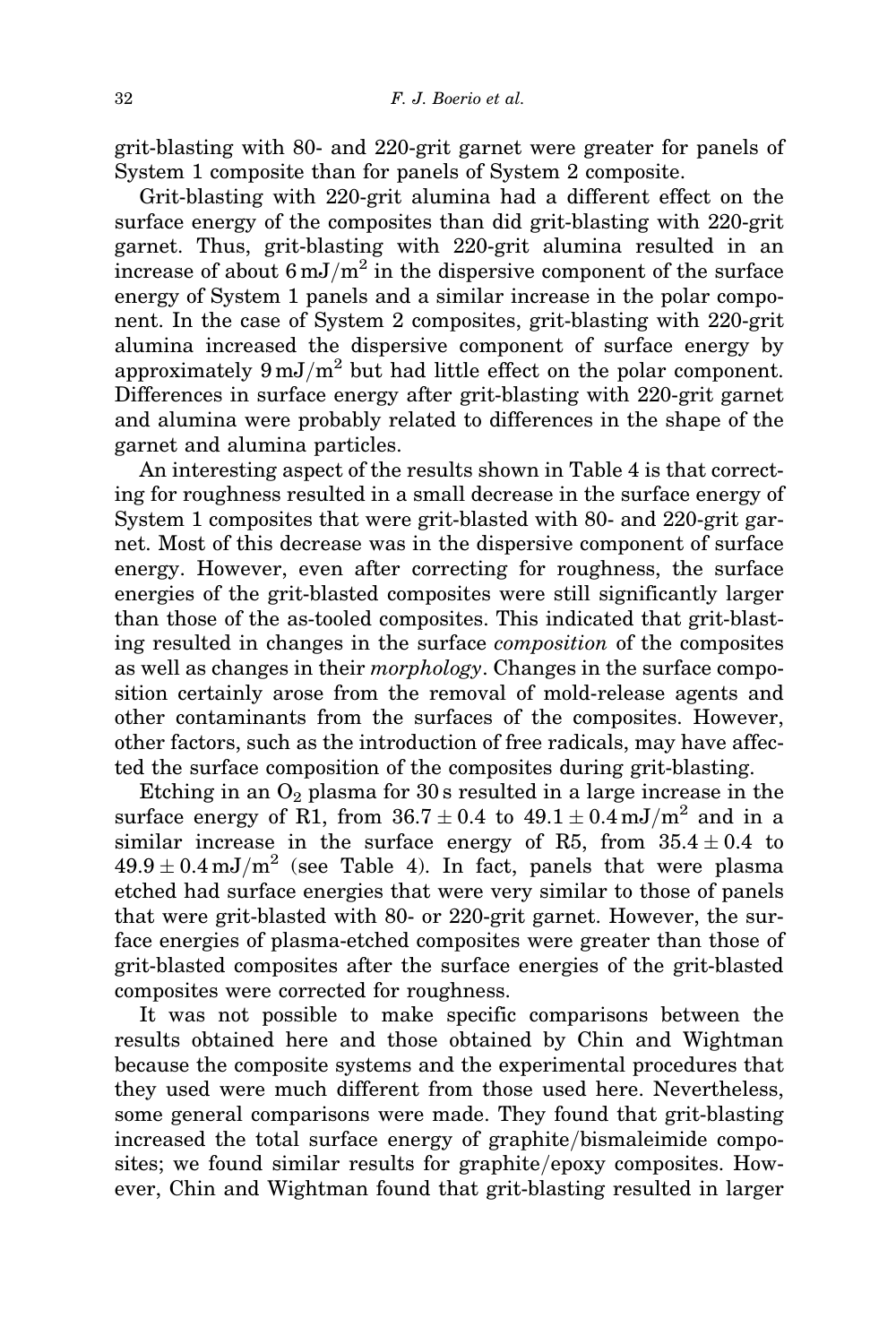changes in the dispersive component of the surface energy than in the polar component; we found the opposite trend, with grit-blasting having a greater effect on the polar component of surface energy than on the dispersive component. They found that plasma etching increased the dispersive and polar components of the surface energy significantly whereas we found that plasma etching decreased the dispersive component somewhat and greatly increased the polar component.

The roughness correction factor that Chin and Wightman obtained for bismaleimide composites that were grit-blasted with 150-grit silica was  $1.33 \pm 0.14$ ; we found values of approximately 1.07 and 1.13 for epoxy composites blasted with 220- and 80-grit garnet, respectively. The roughness correction factor that they obtained was obviously much greater than those obtained in our work. Perhaps the most significant difference between their work and ours was that they made three passes across a composite with the nozzle of the gun located about 15–20 cm from the panels. We made only a single pass across a panel with a nozzle that was 11.4 cm from the surface of the composite.

Similarly, it is difficult to compare our results with those of Pocius and Wenz because of the differences in materials and techniques that were used in their work and in ours. However, as shown in Table 4, the surface energies of the as-tooled composites used here  $(\gamma_{\rm s}^{\rm d} = 34.1 \pm$  $0.3 \,\text{mJ/m}^2$ ,  $\gamma_s^p = 2.6 \pm 0.3 \,\text{mJ/m}^2$  for System 1 panels;  $\gamma_s^d = 34.5 \pm 0.4 \,\text{mJ/m}^2$ ,  $\gamma_s^p = 0.9 \pm 0.2 \,\text{mJ/m}^2$  for System 2 panels) were very similar to those of their untreated composites  $(\gamma_s^d = 32 \,\text{mJ/m}^2, \gamma_s^p =$  $4 \,\mathrm{mJ/m^2}$ ). In addition, Pocius and Wenz found that grit-blasting with silica particles primarily affected the polar component of surface energy. In our work, it was found that grit-blasting with 80- and 220-grit garnet particles affected mostly the polar component of surface energy. However, grit-blasting with 220-grit alumina seemed to affect mostly the dispersive component.

Wettability envelopes for panels R1 and R2 with no roughness correction and R2 with roughness correction are shown in Figure 5. These wettability envelopes were calculated using values of  $\gamma_{\rm s}^{\rm d}$  and  $\gamma_{\rm s}^{\rm p}$  from Table 4. Data points for several liquids, including water, diiodomethane, dimethylsulfoxide, glycerol, and ethylene glycol are also shown in Figure 5. Similar wettability envelopes for panels R1 and R3 with no roughness correction and R3 with roughness correction are shown in Figure 6. It should be noted that the uncertainty in the surface energies of the composites would affect the wettability envelopes by expanding or contracting the envelopes by approximately  $1.0 \,\mathrm{mJ/m^2}$ .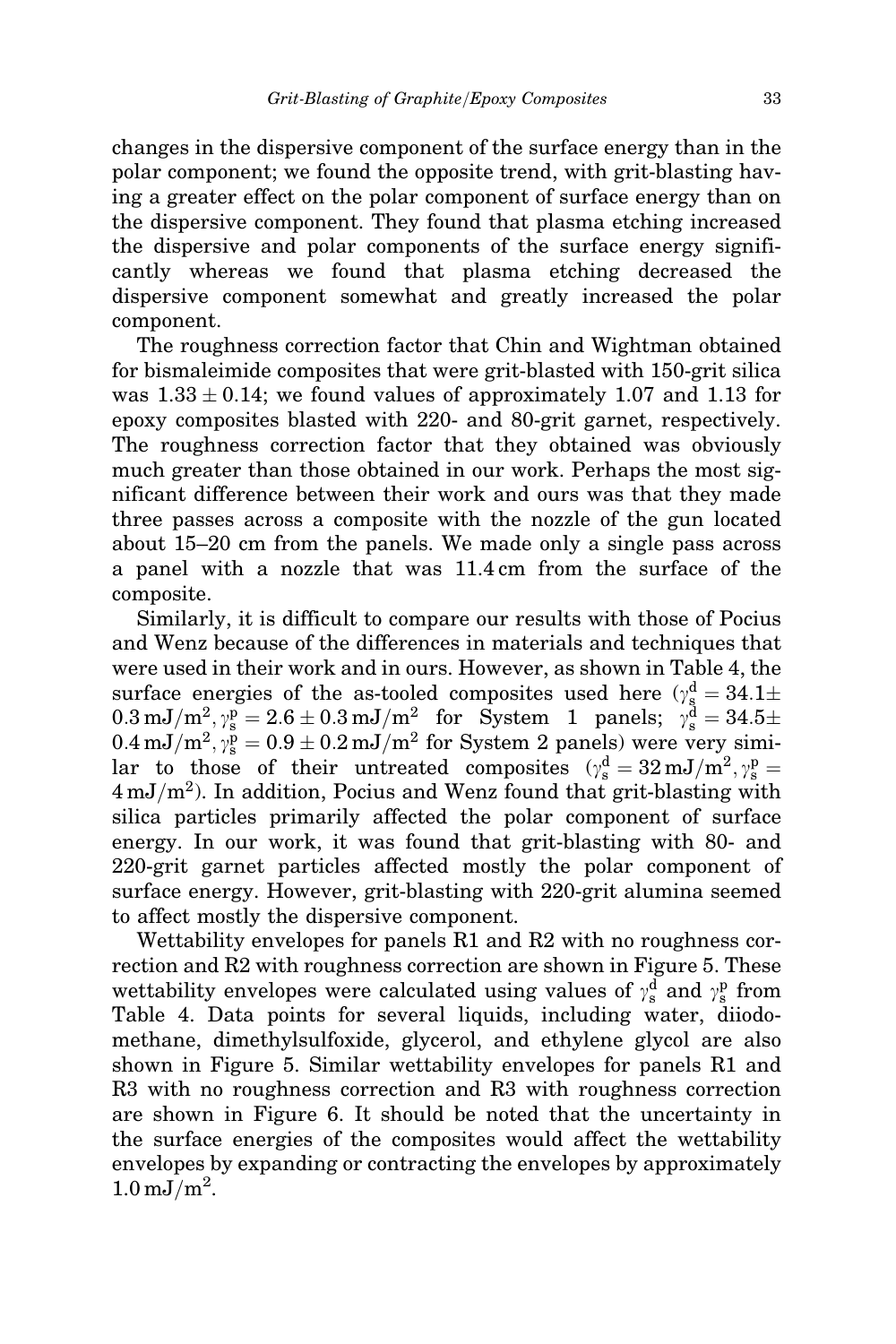

**FIGURE 5** Wettability envelopes for panels R1  $(\cdot \cdot \cdot)$ , R2 with no roughness correction  $(--)$ , and R2 with roughness correction  $(- - -)$ .



FIGURE 6 Wettability envelopes for panels R1  $(\cdot\cdot\cdot)$ , R3 with no roughness correction  $(-)$ , and R3 with roughness correction  $(- - -)$ .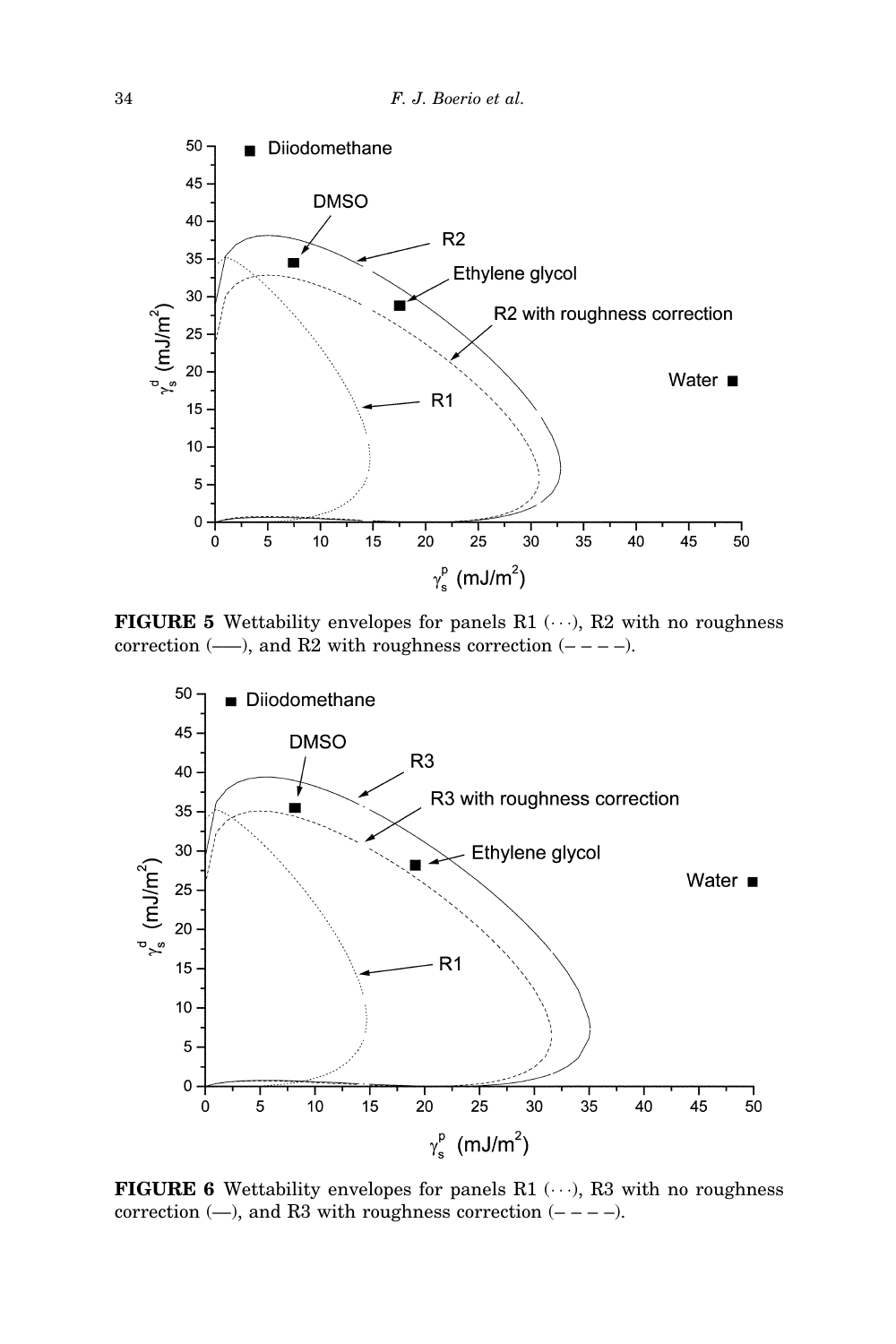There were several important aspects to these wettability envelopes. One was that the envelopes for grit-blasted composites encompassed much greater areas than those for as-tooled panels. This meant that the range of liquids, including adhesives, which would wet the grit-blasted substrates was much greater than the range of liquids that would wet the as-tooled substrates. Another interesting aspect of the wettability envelopes was that correcting for roughness resulted in only a small decrease in the encompassed area. This observation was consistent with the conclusion that grit-blasting caused a significant change in the surface chemistry of the composites as well as an increase in the roughness. The change in surface chemistry involved the removal of contaminants from the surface but it probably involved other effects, such as the formation of free radicals.

Numerous investigations have been reported regarding free-radical generation in polymers subjected to mechanical deformation. Electron spin resonance spectroscopy (ESR) has been employed to detect freeradical products. Fanconi et al. [12] investigated free-radical generation in linear and ultrahigh-molecular-weight polyethylene samples that were ground with a dental burr in a hand grinder. ESR studies of linear polyethylene showed that the concentration of free radicals was about  $1.2 \times 10^{16}$  at  $-150^{\circ}$ C and  $1.0 \times 10^{16}$  upon warming of the sample to 50 C. Ultrahigh-molecular-weight polyethylene showed free-radical concentrations of  $10^{17}$  at  $-150^{\circ}$ C and upon warming to  $-50^{\circ}$ C. These concentrations were in good agreement with the number of new end groups determined by Fourier-transform infrared spectroscopy.

Peterlin [13] investigated free-radical generation in polyethylene terephthalate (PET) fibers using electron paramagnetic resonance spectroscopy. It was shown that PET undergoes structural changes that are induced mechanically. During stretching, end-of-chain radicals formed that decayed to secondary center-of-chain radicals by mechanisms such as proton transfer.

Pace and Roland [14] investigated free-radical formation in PET fibers that were abraded in a ceramic container under liquid nitrogen using a power drill equipped with a metal or sandstone bit. EPR results indicated the formation of a benzoyloxy-type radical structure that formed through cleavage of the ester bond in the PET repeat unit. It seems likely that free radicals were formed during grit-blasting of the composites investigated here and that some of the radicals reacted with oxygen in the atmosphere to introduce oxygen-containing functional groups into the surface regions of the composites.

Another important aspect of the wettability envelopes was that the adhesive EA-9396 was expected to wet the grit-blasted composites but not the as-tooled composites. As indicated previously, the total surface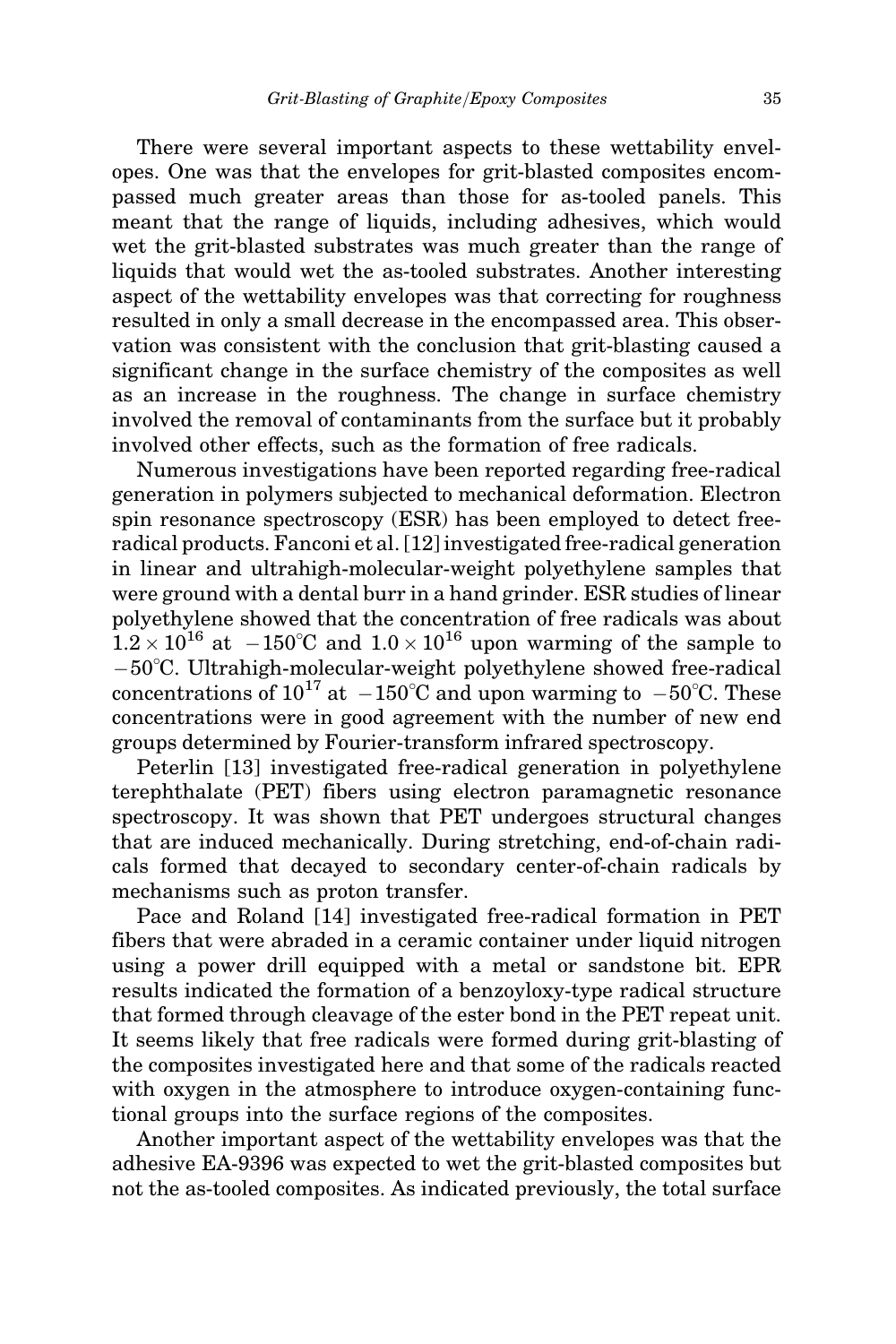tension for uncured EA-9396 was about  $39.0 \pm 0.8 \,\mathrm{mJ/m^2}$ . Although the dispersive and polar components of the surface tension of EA-9396 were not determined individually, the coordinates  $(\gamma_{\rm s}^{\rm d}, \gamma_{\rm s}^{\rm p})$  for EA-9396 would lie inside the envelopes for R2 and R3 but outside the envelope for R1 for any reasonable values of the dispersive and polar components of the surface tension.

It can also be observed from Figures 5 and 6 that the coordinates for dimethylsulfoxide (DMSO) were inside the envelope for grit-blasted panels but outside the envelope for as-tooled composites. This indicated that DMSO should wet grit-blasted panels but not as-tooled panels. This result correlated well with experience at UC and at Boeing and showed that the wetting behavior of DMSO could be used to determine whether a composite panel was suitable for bonding.

## 5. SUMMARY

These results can be summarized by saying that grit-blasting increased the surface energy of graphite/epoxy composites as well as their surface roughness. Eighty-grit garnet had a greater effect on surface roughness than 220-grit garnet but both resulted in similar surface energies. The type of particles used in grit-blasting affected the surface energies of the composites. Thus, grit-blasting with 220-grit alumina resulted in different surface energies than did grit-blasting with 220-grit garnet. The nature of the composite also had an effect on surface energy after grit-blasting. Thus, panels of System 1 composites had a greater surface energy after grit-blasting than did panels of System 2 composites even though Systems 1 and 2 were both graphite/epoxy composites and both were cured at 177°C (350°F). After correcting for roughness, the surface energies of composites that were grit-blasted were greater than the surface energies of as-tooled composites, emphasizing that grit-blasting affected the surface composition of composites as well as their surface morphology. Composites that were etched in an  $O_2$  plasma had surface energies that were similar to those of composites that were grit-blasted. However, after correcting for roughness, the surface energies of composites that were gritblasted were smaller than those of panels that were plasma etched. This result emphasized the fundamental differences in the processes of grit-blasting and plasma etching.

## ACKNOWLEDGMENTS

This work was supported in part by the Composites Affordability Initiative program, which includes funding from the Air Force under